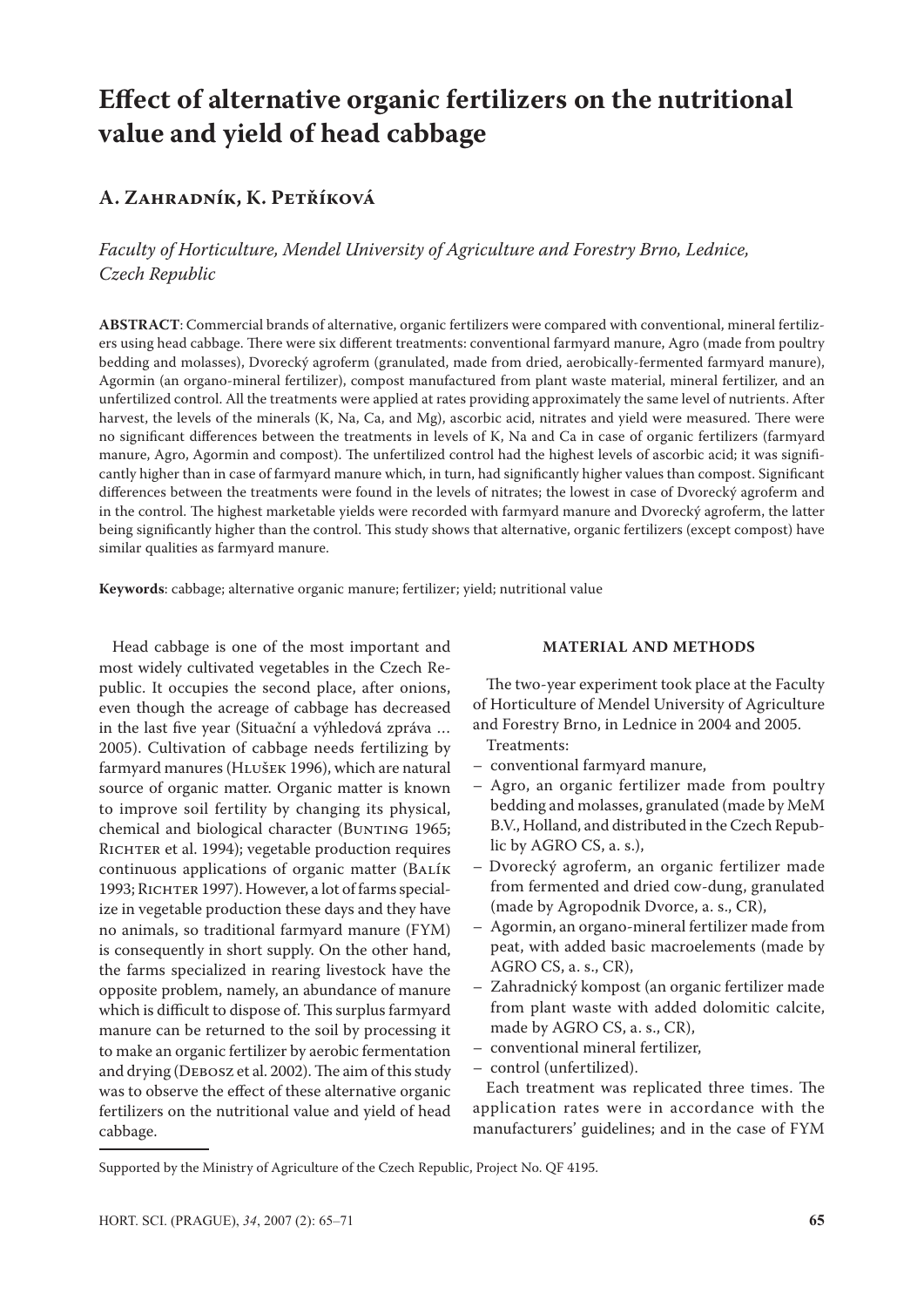| Fertilizer        | N    | P    | К    | Rate $(t/ha)$ |
|-------------------|------|------|------|---------------|
| Dvorecký agroferm | 1.70 | 0.47 | 2.99 | $0.8 - 1.0$   |
| Agro              | 3.87 | 0.97 | 5.72 | 1.0           |
| Agormin           | 1.14 | 0.21 | 3.55 | 2.5           |
| Farmyard manure   | 0.97 | 0.61 | 1.04 | 55.0          |
| Compost           | 0.57 | 0.09 | 0.21 | 30.0          |

as recommended by MALÝ et al. (1998) (Table 1). After doing soil analyses, the rates were adapted to a target yield of 50 t/ha, assuming that the rates of nutrients required to produce 1 ton of cabbage are as follows: 3.57 kg N, 0.57 kg P and 3.57 kg K. Corrections were made depending on the organic fertilizer, the preceding crop and the content of nutrients in the soil (HLUŠEK 1996). The varieties of head cabbage used were Pavlo F1 in 2004, and Trvalo F1 in 2005. Nutritional value was assessed by measuring the content of minerals, vitamin C and nitrates. The minerals (potassium, sodium, calcium and magnesium) were determined by IONOSEP 900.1. Vitamin C was determined using HPLC chromatography. Nitrates were determined using ion selective electrodes. Harvesting was done on 8. 9. 2004 and on 11. 10. 2005 and the heads were measured and classified as Grade I or II quality in accordance with local norms (ČSN 46 3113). All the results were processed by ANOVA and Tukey's test using the statistical program Unistat 5.1 (Unistat USA).

### **RESULTS AND DISCUSSION**

#### **Nutrient content**

#### *Minerals*

The average amount of minerals in cabbage heads for each treatment is shown in Table 2. The observed differences between the treatments in 2005, with the ex-

ception of magnesium, were not significant (Table 3.). Magnesium is important for human health mainly for skin, bones and enzyme production, and its levels were significantly higher when the organic fertilizers (FYM, Agormin, Agro and compost) were used (Kopec 1998). There were no significant differences observed between individual organic fertilizers, which is in agreement with previous studies on potatoes, where an increase in magnesium and sodium was recorded comparing compost with a mineral fertilizer (Warman et al. 1998). The published results on the influence of organic fertilizers on levels of minerals differ. For example, NETHERLANDS (1974) observed a higher level of potassium and calcium in potatoes and spinach after the application of organic fertilizers (farmyard manure and compost); on the contrary, Toor at al. (2006) found no differences in calcium levels in cherries after using organic fertilizers.

## *Vitamin C*

The highest average levels of vitamin C were observed in the unfertilized control (Table 3.), and were significantly higher than those of the FYM treatment in 2004. The latter were higher than the results of the compost treatment. Augustin (1975) in Seung et al. (2000), confirmed that higher doses of nitrogen reduce levels of vitamin C, as was previously stated by Netherlands (1996) and Lisiewska and Kmiecik (1996). Toor et al. (2006), Števlíková (1976), and Premuzic et al. (2004) showed an increase in vita-

Table 2. Effect of fertilizers on the content of potassium, sodium, calcium, magnesium, vitamin C and nitrates. Average of the years 2004–2005

| Nurients (mg/kg) | Farmyard<br>manure | Dvorecký<br>agroferm | Agormin | Agro  | Compost | Mineral<br>fertilizer | Control |
|------------------|--------------------|----------------------|---------|-------|---------|-----------------------|---------|
| Potassium        | 1,929              | 1,975                | 1,978   | 1,865 | 1,974   | 1,940                 | 2,075   |
| Sodium           | 167                | 183                  | 169     | 151   | 96      | 187                   | 152     |
| Calcium          | 250                | 267                  | 276     | 222   | 240     | 259                   | 289     |
| Magnesium        | 143                | 132                  | 153     | 125   | 128     | 111                   | 139     |
| Vitamin C        | 418                | 405                  | 406     | 410   | 399     | 412                   | 431     |
| <b>Nitrates</b>  | 121                | 40                   | 153     | 94    | 49      | 71                    | 40      |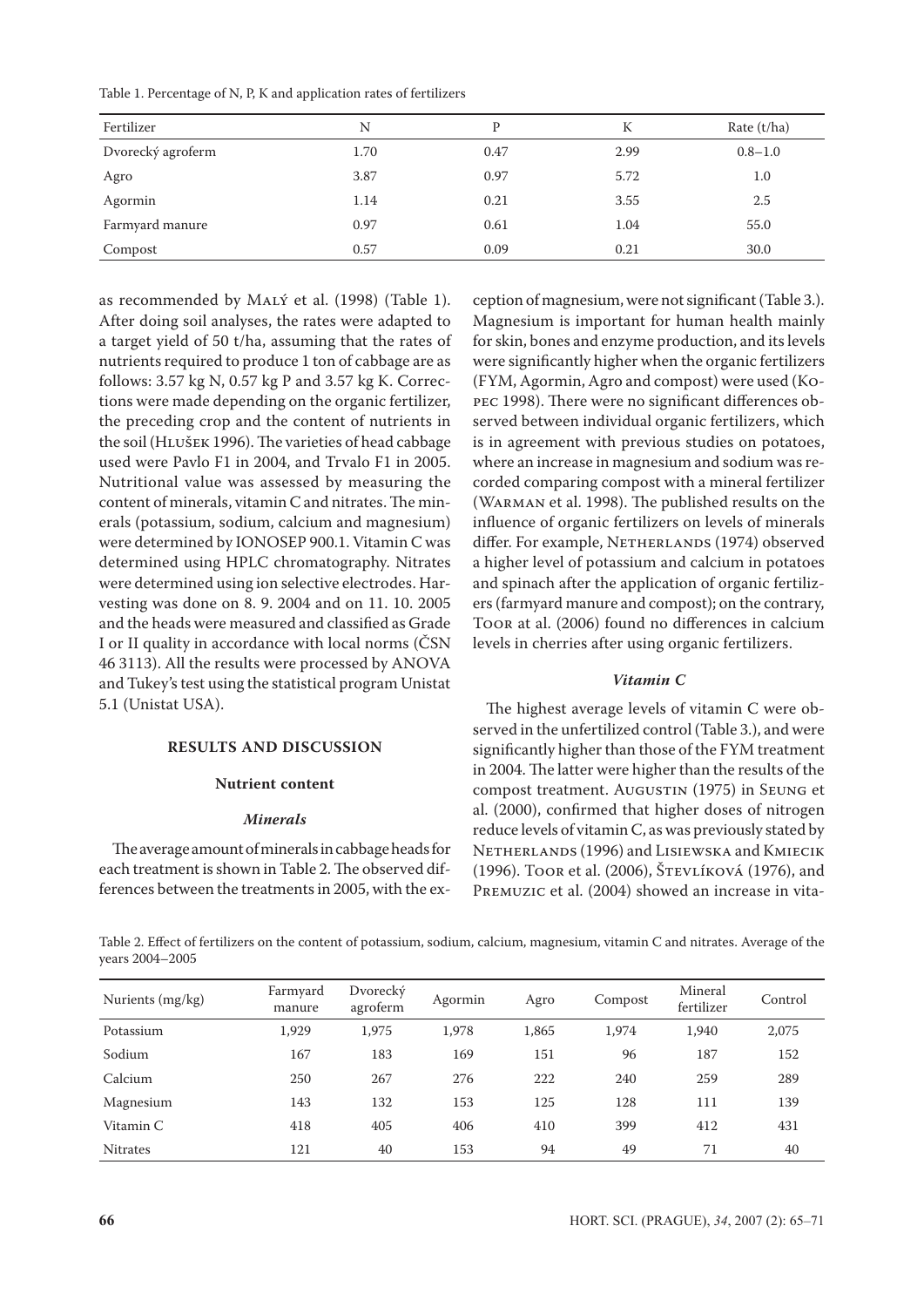| $\rm Mg$<br>$\frac{\partial \mathcal{L}}{\partial \mathbf{r}^2}$<br>$\mathrm{NO}_{_{\mathrm{3}}}^{-}$<br>÷<br>$\mathcal{R}$<br>2004<br>$\ddot{\varepsilon}$ C<br>2005<br>$\rm Mg$<br>$\mathcal{R}$<br>$\mathrm{NO}^{-}_{3}$<br>$\mathcal{R}$<br>2004<br>$\ddot{\rm g}$ C<br>2005<br>$\rm Mg$<br>÷<br>$\mathrm{NO}^{-}_{3}$<br>2004<br>$\ddot{\varphi}$ C<br>$\mathcal{R}$<br>2005<br>$\rm Mg$<br>$\mathrm{NO}^{-}_{_{3}}$<br>2004<br>$\ddot{\varepsilon}$ C<br>2005<br>$\rm Mg$<br>$\mathcal{R}$<br>$\mathrm{NO}_{_{\mathrm{3}}}^{-}$<br>2004<br>$\ddot{\varepsilon}$ o<br>$\mathcal{R}$<br>2005<br>$\rm Mg$<br>$\mathcal{R}$<br>$\frac{3\pi}{2\pi}$<br>$\mathcal{R}$<br>$\mathrm{NO}^{-}_3$<br>$\frac{3\pi}{2\pi}$<br>2004<br>vit.<br>$\bigcup$<br>vit. ${\cal C}$<br>vit. C<br>vit. C<br>$\mathop{\rm vit}\nolimits$ C<br>vit. C<br>$\mathrm{NO}^{-}_{_3}$<br>$\mathrm{NO}^{-}_{_3}$<br>$\mathrm{NO}^{-}_{_3}$<br>$\mathrm{NO}^{-}_3$<br>$\mathrm{NO}^{-}_{_3}$<br>$_{\rm Mg}$<br>$\rm Mg$<br>$\rm Mg$<br>$\rm Mg$<br>2005<br>2004<br>2005<br>2004<br>2005<br>2004<br>2005<br>2004<br>2004<br>2005<br>Dvorecký agroferm<br>Farmyard manure<br>Mineral fertilizer<br>Compost<br>Agro |  |          | Mineral fertilizer | Compost |  |  | Agro | Agormin |      | Control                                         |          |
|---------------------------------------------------------------------------------------------------------------------------------------------------------------------------------------------------------------------------------------------------------------------------------------------------------------------------------------------------------------------------------------------------------------------------------------------------------------------------------------------------------------------------------------------------------------------------------------------------------------------------------------------------------------------------------------------------------------------------------------------------------------------------------------------------------------------------------------------------------------------------------------------------------------------------------------------------------------------------------------------------------------------------------------------------------------------------------------------------------------------------------------------------------------------------------------|--|----------|--------------------|---------|--|--|------|---------|------|-------------------------------------------------|----------|
|                                                                                                                                                                                                                                                                                                                                                                                                                                                                                                                                                                                                                                                                                                                                                                                                                                                                                                                                                                                                                                                                                                                                                                                       |  |          |                    |         |  |  |      |         | 2005 | 2004                                            | 2005     |
|                                                                                                                                                                                                                                                                                                                                                                                                                                                                                                                                                                                                                                                                                                                                                                                                                                                                                                                                                                                                                                                                                                                                                                                       |  |          |                    |         |  |  |      |         |      | $\mathrm{NO}_{3}^{-}$<br>$\ddot{\varepsilon}$ C | $\rm Mg$ |
|                                                                                                                                                                                                                                                                                                                                                                                                                                                                                                                                                                                                                                                                                                                                                                                                                                                                                                                                                                                                                                                                                                                                                                                       |  |          |                    |         |  |  |      |         |      |                                                 |          |
|                                                                                                                                                                                                                                                                                                                                                                                                                                                                                                                                                                                                                                                                                                                                                                                                                                                                                                                                                                                                                                                                                                                                                                                       |  |          |                    |         |  |  |      |         |      |                                                 |          |
|                                                                                                                                                                                                                                                                                                                                                                                                                                                                                                                                                                                                                                                                                                                                                                                                                                                                                                                                                                                                                                                                                                                                                                                       |  |          |                    |         |  |  |      |         |      |                                                 |          |
|                                                                                                                                                                                                                                                                                                                                                                                                                                                                                                                                                                                                                                                                                                                                                                                                                                                                                                                                                                                                                                                                                                                                                                                       |  |          |                    |         |  |  |      |         |      |                                                 |          |
|                                                                                                                                                                                                                                                                                                                                                                                                                                                                                                                                                                                                                                                                                                                                                                                                                                                                                                                                                                                                                                                                                                                                                                                       |  |          |                    |         |  |  |      |         |      |                                                 |          |
|                                                                                                                                                                                                                                                                                                                                                                                                                                                                                                                                                                                                                                                                                                                                                                                                                                                                                                                                                                                                                                                                                                                                                                                       |  |          |                    |         |  |  |      |         |      |                                                 |          |
|                                                                                                                                                                                                                                                                                                                                                                                                                                                                                                                                                                                                                                                                                                                                                                                                                                                                                                                                                                                                                                                                                                                                                                                       |  |          |                    |         |  |  |      |         |      |                                                 |          |
|                                                                                                                                                                                                                                                                                                                                                                                                                                                                                                                                                                                                                                                                                                                                                                                                                                                                                                                                                                                                                                                                                                                                                                                       |  |          |                    |         |  |  |      |         |      |                                                 |          |
|                                                                                                                                                                                                                                                                                                                                                                                                                                                                                                                                                                                                                                                                                                                                                                                                                                                                                                                                                                                                                                                                                                                                                                                       |  |          |                    |         |  |  |      |         |      |                                                 |          |
|                                                                                                                                                                                                                                                                                                                                                                                                                                                                                                                                                                                                                                                                                                                                                                                                                                                                                                                                                                                                                                                                                                                                                                                       |  |          |                    |         |  |  |      |         |      | $\mathcal{S}$                                   |          |
|                                                                                                                                                                                                                                                                                                                                                                                                                                                                                                                                                                                                                                                                                                                                                                                                                                                                                                                                                                                                                                                                                                                                                                                       |  |          |                    |         |  |  |      |         |      |                                                 |          |
|                                                                                                                                                                                                                                                                                                                                                                                                                                                                                                                                                                                                                                                                                                                                                                                                                                                                                                                                                                                                                                                                                                                                                                                       |  |          |                    |         |  |  |      |         |      |                                                 |          |
|                                                                                                                                                                                                                                                                                                                                                                                                                                                                                                                                                                                                                                                                                                                                                                                                                                                                                                                                                                                                                                                                                                                                                                                       |  |          |                    |         |  |  |      |         |      |                                                 |          |
|                                                                                                                                                                                                                                                                                                                                                                                                                                                                                                                                                                                                                                                                                                                                                                                                                                                                                                                                                                                                                                                                                                                                                                                       |  |          |                    |         |  |  |      |         |      |                                                 |          |
|                                                                                                                                                                                                                                                                                                                                                                                                                                                                                                                                                                                                                                                                                                                                                                                                                                                                                                                                                                                                                                                                                                                                                                                       |  | $\rm Mg$ |                    |         |  |  |      |         |      |                                                 |          |
| vit. C<br>2004                                                                                                                                                                                                                                                                                                                                                                                                                                                                                                                                                                                                                                                                                                                                                                                                                                                                                                                                                                                                                                                                                                                                                                        |  |          |                    |         |  |  |      |         |      |                                                 |          |
| $\mathcal{R}$<br>$\mathcal{R}$<br>$\mathrm{NO}^{-}_{3}$<br>Agormin                                                                                                                                                                                                                                                                                                                                                                                                                                                                                                                                                                                                                                                                                                                                                                                                                                                                                                                                                                                                                                                                                                                    |  |          |                    |         |  |  |      |         |      | $\mathcal{R}$                                   |          |
| $\frac{\partial \mathcal{L}}{\partial \mathcal{L}}$<br>Mg<br>2005                                                                                                                                                                                                                                                                                                                                                                                                                                                                                                                                                                                                                                                                                                                                                                                                                                                                                                                                                                                                                                                                                                                     |  |          |                    |         |  |  |      |         |      |                                                 |          |
| $\mathcal{S}$<br>vit. C<br>2004                                                                                                                                                                                                                                                                                                                                                                                                                                                                                                                                                                                                                                                                                                                                                                                                                                                                                                                                                                                                                                                                                                                                                       |  |          |                    |         |  |  |      |         |      |                                                 |          |
| $\mathcal{R}$<br>$\mathrm{NO}^{-}_{_3}$<br>Control                                                                                                                                                                                                                                                                                                                                                                                                                                                                                                                                                                                                                                                                                                                                                                                                                                                                                                                                                                                                                                                                                                                                    |  |          |                    |         |  |  |      |         |      |                                                 |          |
| $\rm Mg$<br>2005                                                                                                                                                                                                                                                                                                                                                                                                                                                                                                                                                                                                                                                                                                                                                                                                                                                                                                                                                                                                                                                                                                                                                                      |  |          |                    |         |  |  |      |         |      |                                                 |          |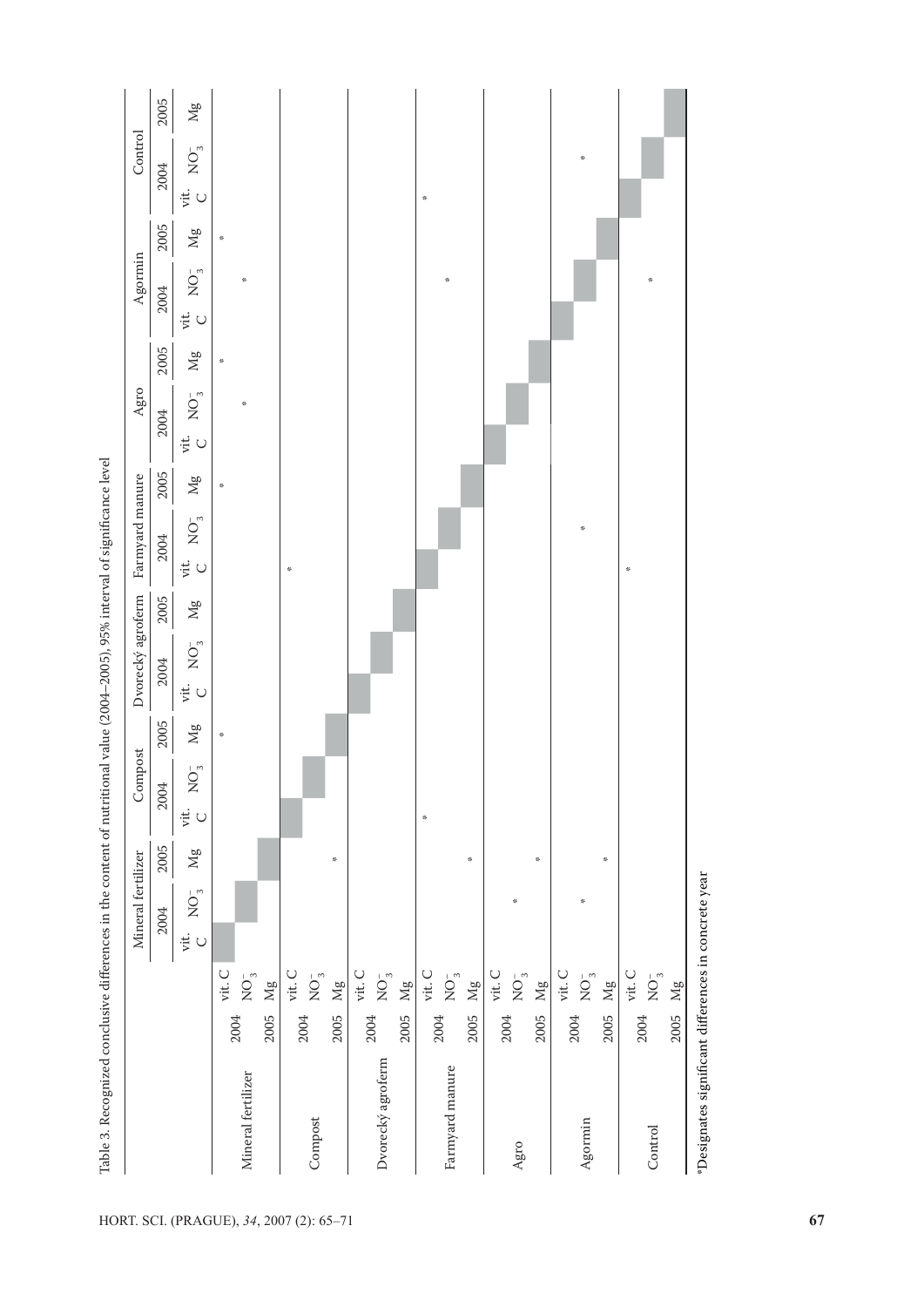|                    |                                  |     | Mineral fertilizer   |                          |                   | Compost              |                          |                            | Dvorecký agroferm   |                          |           | Farmyard manure |                          | ${\rm Age}$                       |                          |                   | Agormin              |                          | Control            |                            |
|--------------------|----------------------------------|-----|----------------------|--------------------------|-------------------|----------------------|--------------------------|----------------------------|---------------------|--------------------------|-----------|-----------------|--------------------------|-----------------------------------|--------------------------|-------------------|----------------------|--------------------------|--------------------|----------------------------|
|                    |                                  |     | 2004                 | 2005                     |                   | 2004                 | 2005                     | 2004                       |                     | 2005                     | 2004      |                 | 2005                     | 2004                              | 2005                     | 2004              |                      | 2005                     | 2004               | 2005                       |
|                    |                                  | XIX | $\mathbb B\mathbb P$ | $\mathcal{S}\mathcal{S}$ | $\mathop{\rm NN}$ | $\mathsf B\mathsf P$ | $\mathcal{S}\mathcal{S}$ | $\mathop{\rm MV}\nolimits$ | $_{\rm BP}$         | $\mathcal{S}\mathcal{S}$ | $\rm{NN}$ | $_{\rm BP}$     | $\mathcal{S}\mathcal{S}$ | $\mathbb B\mathbb P$<br>$\rm{NN}$ | $\mathcal{S}\mathcal{S}$ | $\mathop{\rm NN}$ | $\mathbb B\mathbb P$ | $\mathcal{S}\mathcal{S}$ | $_{\rm BP}$<br>XIX | $\mathop{\rm SS}\nolimits$ |
| Mineral fertilizer | XIX<br>BP<br>2004                |     |                      |                          |                   | 柴                    |                          |                            |                     |                          |           |                 |                          |                                   |                          |                   |                      |                          |                    |                            |
|                    | ${\rm S}S$<br>2005               |     |                      |                          |                   |                      |                          |                            |                     |                          |           |                 | $\frac{3\pi}{2\pi}$      |                                   |                          |                   |                      |                          |                    |                            |
|                    | XIX<br>2004                      |     |                      |                          |                   |                      |                          |                            |                     |                          |           |                 |                          |                                   |                          |                   |                      |                          |                    |                            |
| Compost            | BP                               |     | $\frac{3\pi}{2\pi}$  |                          |                   |                      |                          |                            | $\frac{3\pi}{2\pi}$ |                          |           |                 |                          |                                   |                          |                   |                      |                          |                    |                            |
|                    | $\mathcal{S}\mathcal{S}$<br>2005 |     |                      |                          |                   |                      |                          |                            |                     |                          |           |                 |                          |                                   |                          |                   |                      |                          |                    |                            |
|                    | XIX<br>2004                      |     |                      |                          |                   |                      |                          |                            |                     |                          |           |                 |                          |                                   |                          |                   |                      |                          | $\mathcal{R}$      |                            |
| Dvorecký agroferm  | BP                               |     |                      |                          |                   | ÷                    |                          |                            |                     |                          |           |                 |                          |                                   |                          |                   |                      |                          |                    |                            |
|                    | SS<br>2005                       |     |                      |                          |                   |                      |                          |                            |                     |                          |           |                 |                          |                                   |                          |                   |                      |                          |                    |                            |
|                    | XIX<br>2004                      |     |                      |                          |                   |                      |                          |                            |                     |                          |           |                 |                          |                                   |                          |                   |                      |                          |                    |                            |
| Farmyard manure    | BP                               |     |                      |                          |                   |                      |                          |                            |                     |                          |           |                 |                          |                                   |                          |                   |                      |                          |                    |                            |
|                    | SS<br>2005                       |     |                      | $\frac{36}{36}$          |                   |                      |                          |                            |                     |                          |           |                 |                          |                                   |                          |                   |                      |                          |                    |                            |
|                    | XIX                              |     |                      |                          |                   |                      |                          |                            |                     |                          |           |                 |                          |                                   |                          |                   |                      |                          |                    |                            |
| $_{\rm Agro}$      | BP<br>2004                       |     |                      |                          |                   |                      |                          |                            |                     |                          |           |                 |                          |                                   |                          |                   |                      |                          |                    |                            |
|                    | $\mathcal{S}\mathcal{S}$<br>2005 |     |                      |                          |                   |                      |                          |                            |                     |                          |           |                 |                          |                                   |                          |                   |                      |                          |                    |                            |
|                    | XIX<br>2004                      |     |                      |                          |                   |                      |                          |                            |                     |                          |           |                 |                          |                                   |                          |                   |                      |                          |                    |                            |
| Agormin            | $\mathbf{B}\mathbf{P}$           |     |                      |                          |                   |                      |                          |                            |                     |                          |           |                 |                          |                                   |                          |                   |                      |                          |                    |                            |
|                    | SS<br>2005                       |     |                      |                          |                   |                      |                          |                            |                     |                          |           |                 |                          |                                   |                          |                   |                      |                          |                    |                            |
|                    | XIX<br>2004                      |     |                      |                          |                   |                      |                          | $\mathcal{R}$              |                     |                          |           |                 |                          |                                   |                          |                   |                      |                          |                    |                            |
| Control            | $\mathbf{B}\mathbf{P}$           |     |                      |                          |                   |                      |                          |                            |                     |                          |           |                 |                          |                                   |                          |                   |                      |                          |                    |                            |
|                    | $\mathcal{S}\mathcal{S}$<br>2005 |     |                      |                          |                   |                      |                          |                            |                     |                          |           |                 |                          |                                   |                          |                   |                      |                          |                    |                            |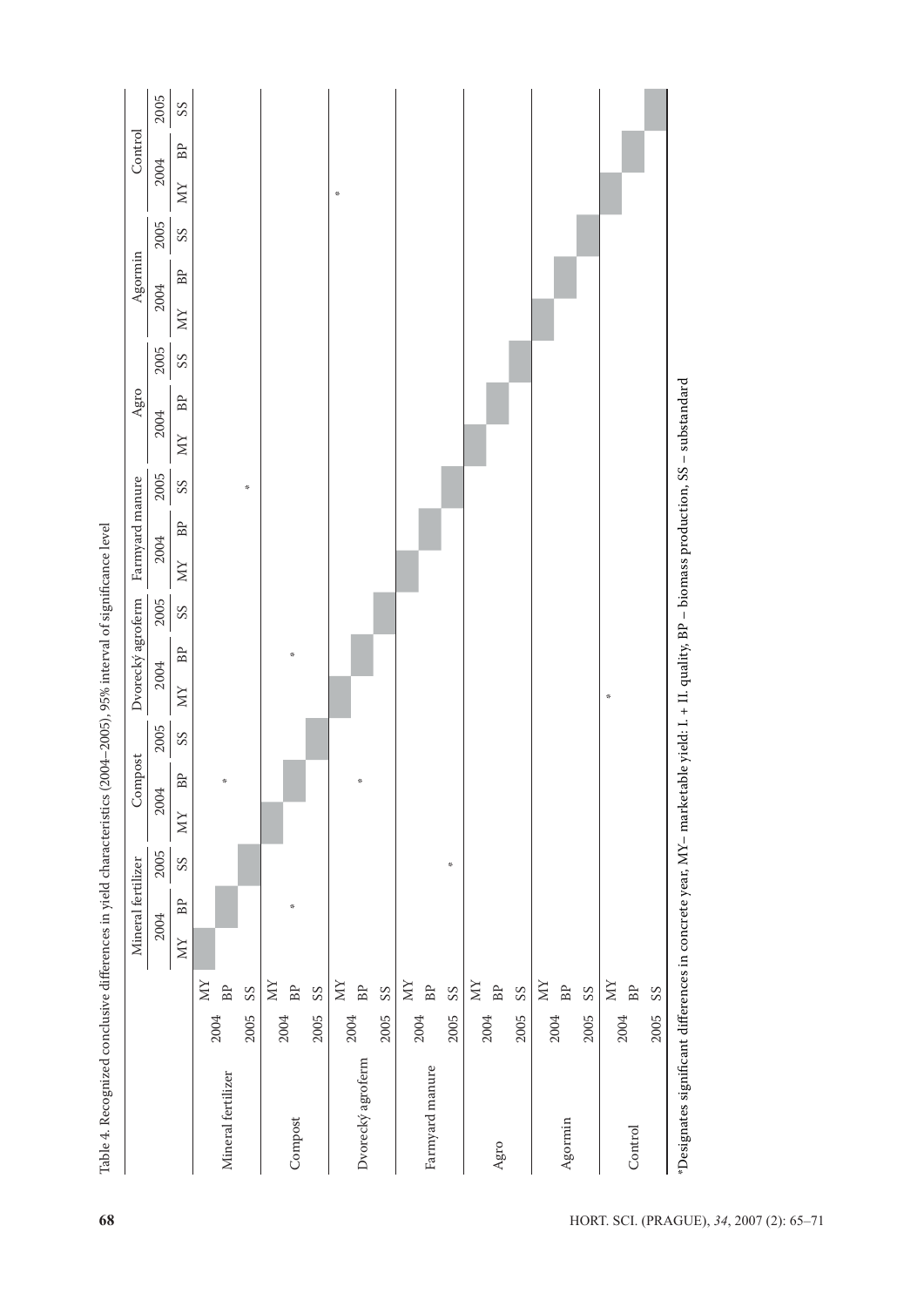

Fig. 1. Influence of different fertilizers on quality ( $\text{kg/m}^2$ ); average of 2004 and 2005

min C in response to organic fertilizers; however this was not confirmed in our experiment.

#### *Nitrates*

Nitrates are not desirable in the parts of vegetables to be consumed. The unfertilized control provided an average acceptable level of nitrates, with a value of 40 mg/kg (Table 3). A similarly low average value was observed in the variant with Dvorecký agroferm. The highest levels of nitrates were recorded in Agormin. This increase was statistically significant compared to the unfertilized control, mineral fertilizer and FYM in 2005. Providing that all the variants, except for the control, had the same start dose of  $N_{min}$ , different final values of nitrates can be attributed to different mineralization level of nitrogen in each variant.

## **Classification of marketable yield**

The highest marketable yield (quality grades I and II combined) was recorded with FYM and Dvorecký agroferm, the lowest with compost (Fig. 2), the latter being statistically significant (Table 4). The highest yield of grade I heads was recorded with mineral fertilizer, and the lowest with compost (Fig. 1), although the differences between the treatments were not significant. The total production of biomass (marFig. 2. Influence of fertilizers on marketable yield  $(kg/m<sup>2</sup>)$  and biomass production ( $\text{kg/m}^2$ ); average of 2004 and 2005 (marketable yield: grades I and II combined)

ketable yield + poor quality heads + the postharvest remains) is shown in Fig. 2. The highest biomass production was observed in the treatments with the highest marketable yield.

The lowest biomass production was recorded with compost, being significantly lower than Dvorecký agroferm and mineral fertilizer (Table 4). In published studies on the influence of different types of fertilizers on marketable yield, we often see that the highest marketable yield is obtained with mineral fertilizers and the lowest in unfertilized controls (Toor et al. 2006; Warman et al. 1997; Bunting 1965). It might be caused by the fact that these experiments were conducted on soils with high humus content, so that the treatments with mineral fertilizer provided faster mineralization of organic matter and a greater release of other nutrients. In our experiment the humus content was about 4% and it gave a high yield when mineral fertilizers were used. In both years the compost treatment variant gave low yields, possibly because the mineralization of nutrients was much slower than in case of the other treatments.

# **CONCLUSION**

The organic fertilizers (farmyard manure, Agormin, Agro and compost) increased levels of Mg in one year (2005), but did not affect the levels of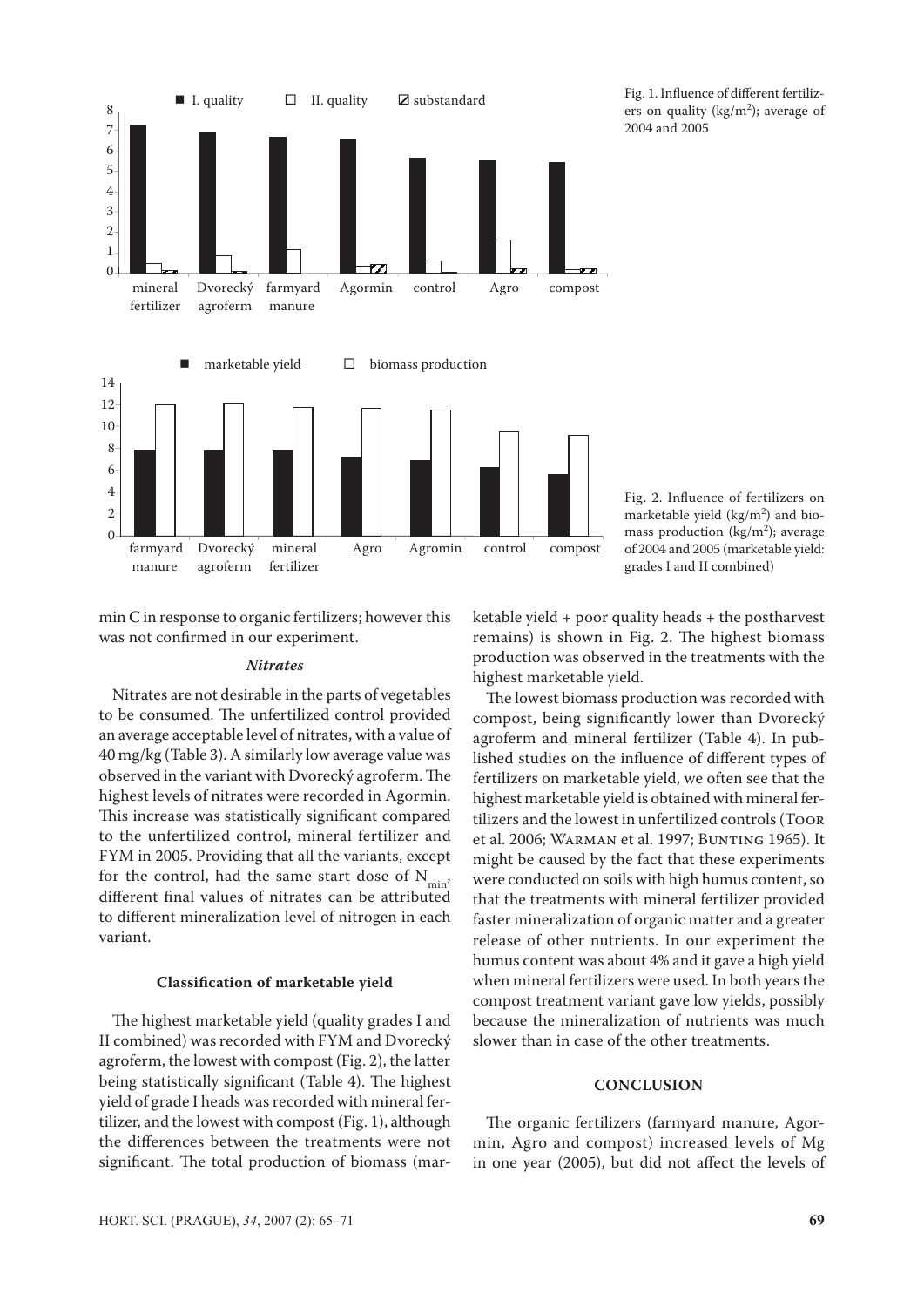other minerals. The highest levels of vitamin C were recorded in the unfertilized control in 2004, being significantly higher than FYM. Nitrate levels were very low in all the treatments; the highest values were however recorded with Agormin in 2005, being significantly higher than with mineral fertilizer, FYM and the unfertilized control. The average marketable yield was 70 t/ha, and a statistically significant increase was observed in the case of Dvorecký agroferm. Total biomass production was higher with Dvorecký agroferm and with mineral fertilizer compared to compost. The use of alternative organic fertilizers, except for compost, had similar effects on all measured properties.

### **R e f e r e n c e s**

- BALÍK J., 1993. Základy výživy rostlin. Praha, Institut výchovy a vzdělávání MZe ČR: 36.
- BUNTING A.H., 1965. Effects of organic manures on soils and crops. Proceedings of the Nutrition Society, *24*: 29–38.
- DEBOSZ K. et al., 2002. Evaluating effects of sewage sludge and household compost on soil physical, chemical and microbiological properties. Applied Soil Ecology, *19*: 237–248.
- Hlušek J., 1996. Základy výživy a hnojení zeleniny a ovocných kultur. Praha, Institut výchovy a vzdělávání MZe ČR: 48.
- Kopec K., 1998. Tabulky nutričních hodnot ovoce a zeleniny. Praha, Ústav zemědělských a potravinářských informací: 72.
- Lisiewska Z., Kmiecik W., 1996. Effect of level of nitrogen fertilizer, processing conditions and period of storage for frozen broccoli and cauliflower on vitamin C retention. Food Chemistry, *57*: 267–270.
- Malý I. et al., 1998. Polní zelinářství. Praha, Agrospoj: 196.
- NETHERLANDS S., 1974. Nutritional value of crops as influenced by organic and inorganic fertilizer treatments. Plant Foods for Human Nutrition, *23*: 333–358.
- NETHERLANDS S., 1996. Fertilizer effects on yield, mineral and amino acid composition, dietary fibre content and nutritive value of leeks. Plant Foods for Human Nutrition, *49*: 163–174.
- PREMUZIC Z. et al., 2004. Light supply and nitrogen fertilization for the production and quality of butterhead lettuce. Acta Horticulturae [online] accessible at: www.acthort. org/books/659/659 87.htm.
- RICHTER R. et al., 1994. Výživa a hnojení rostlin. 1. vyd. Brno, Vysoká škola zemědělská: 177.
- RICHTER R., 1997. Půdní úrodnost. Praha, Institut výchovy a vzdělávání MZe ČR: 36.
- SEUNG K.L. et al., 2000. Preharvest and postharvest factors influencing vitamin C content of horticultural crops. Postharvest Biotechnology and Technology, *20*: 207–220.
- SITUAČNÍ a výhledová zpráva, zelenina, 2005. Praha, MZe ČR: 54.
- ŠTEVLÍKOVÁ M., 1976. Vplyv hnojenia na akosť zeleninovej papriky. In: Zborník referátov prednesených na vedeckej konferencii. 1. vyd. Hurbanovo, ZP SVTS pri Výskumnej stanici zeleninárskej: 123–125.
- Toor R.K. et al., 2006. Influence of different types of fertilisers on the major antioxidant components of tomatoes. Journal of Food Composition and Analysis, *19*: 20–27.
- WARMAN P.R. et al., 1997. Yield, vitamin and mineral contents of organically and conventionally grown carrots and cabbage. Agriculture, Ecosystems and Environment, *61*: 155–162.
- WARMAN P.R. et al., 1998. Yield, vitamin and mineral contents of organically and conventionally grown potatoes and sweet corn. Agriculture, Ecosystems and Environment, *68*: 207–216.

Received for publication October 26, 2006 Accepted after corrections November 15, 2006

# **Vliv alternativních organických hnojiv na nutriční hodnotu a výnos hlávkového zelí**

**ABSTRAKT**: Pokus probíhal v letech 2004 a 2005 s alternativními organickými hnojivy: Agro – vyrobeno z drůbeží podestýlky s přídavkem melasy, Dvorecký agroferm – aerobně fermentovaný chlévský hnůj, sušený, granulovaný, Agormin – organominerální hnojivo, kompost, dále varianta s minerálním hnojivem, s chlévským hnojem a nehnojená kontrola. Všechny varianty kromě kontroly byly hnojeny na stejnou úroveň živin. Pěstovaná plodina byla hlávkové zelí. Ve sklizených hlávkách byla zjištěna: nutriční hodnota (minerály K, Na, Ca, Mg), vitamin C a obsah dusičnanů. Dále byl zjištěn výnos a jakostní třídění podle normy ČSN 46 3113. Při hodnocení obsahu minerálů byl průkazný rozdíl zjištěn pouze u hořčíku ve prospěch organických hnojiv (chlévský hnůj, Agro, Agormin a kompost). V obsahu K, Ca a Na průkazný rozdíl mezi variantami zjištěn nebyl. Nejvyšší obsah vitaminu C měla kontrolní varianta – tento rozdíl byl průkazně vyšší proti chlévskému hnoji; tato varianta však měla průkazně vyšší obsah vitaminu C